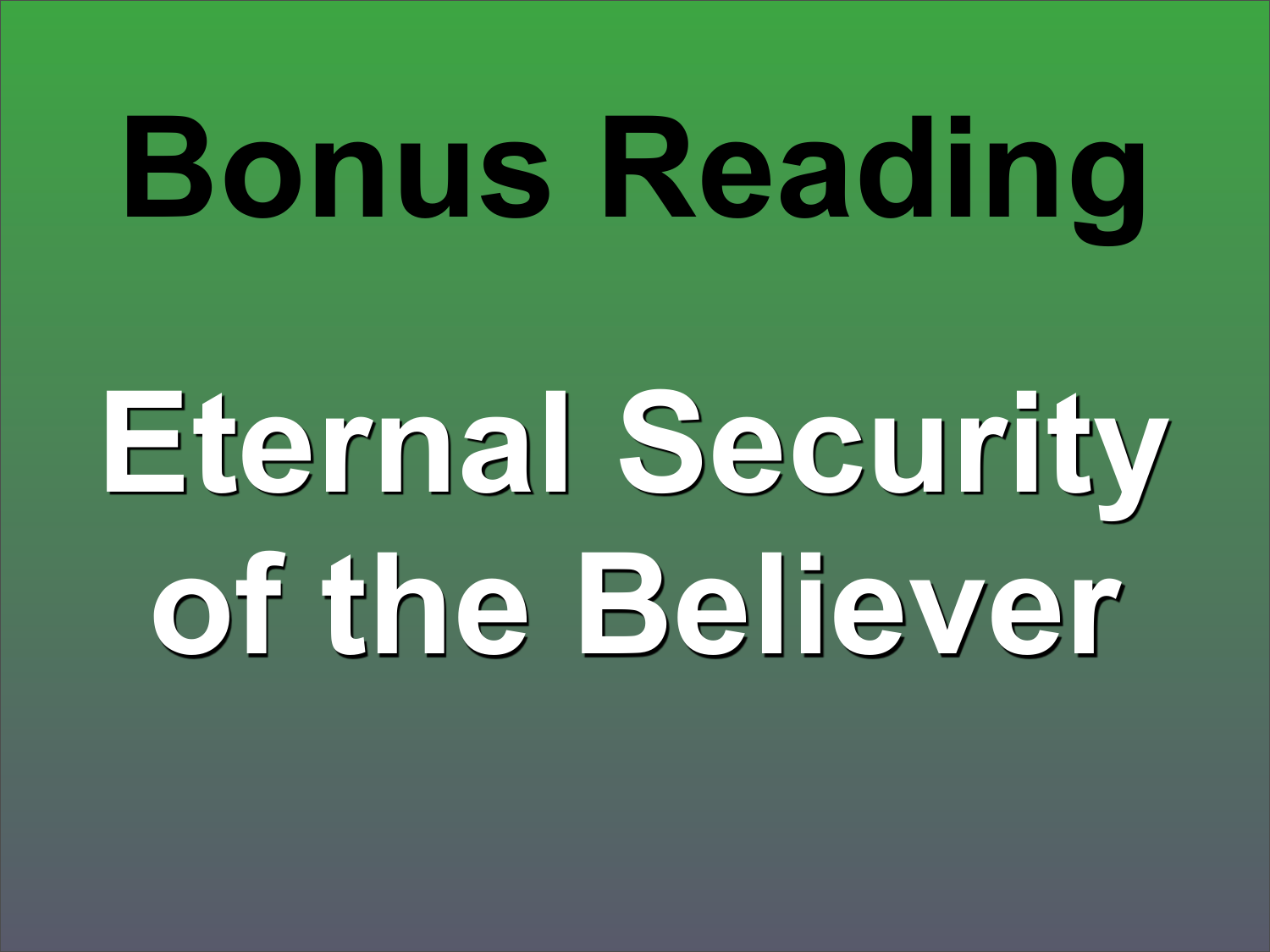### **"Once saved, always saved" is simply not Biblical.**

This speaks of **Jesus' power to protect his followers** from others. **It doesn't say the followers can't stop following.**  They must always guard their hearts and maintain their faith.

<sup>27</sup> My sheep hear my voice, and I know them, and they follow me. <sup>28</sup> I give them eternal life, and they will never perish, and no one will snatch them out of my hand. *– John 10:27-28*

**Example of someone falling from God's grace: King Saul was anointed** by God's prophet (*1 Samuel 10*), **but disobeyed** God **and refused to repent**. He had the kingdom torn from him (*chapter 15*) and died in fear and disgrace. (*chapters 28-31*) *Continued on next slide*

Holy brothers, you who share in a heavenly calling.... **Take care**, brothers, lest there be in any of you an evil, unbelieving heart, leading you to **fall away** from the living God. *– Hebrews 3:1-12*